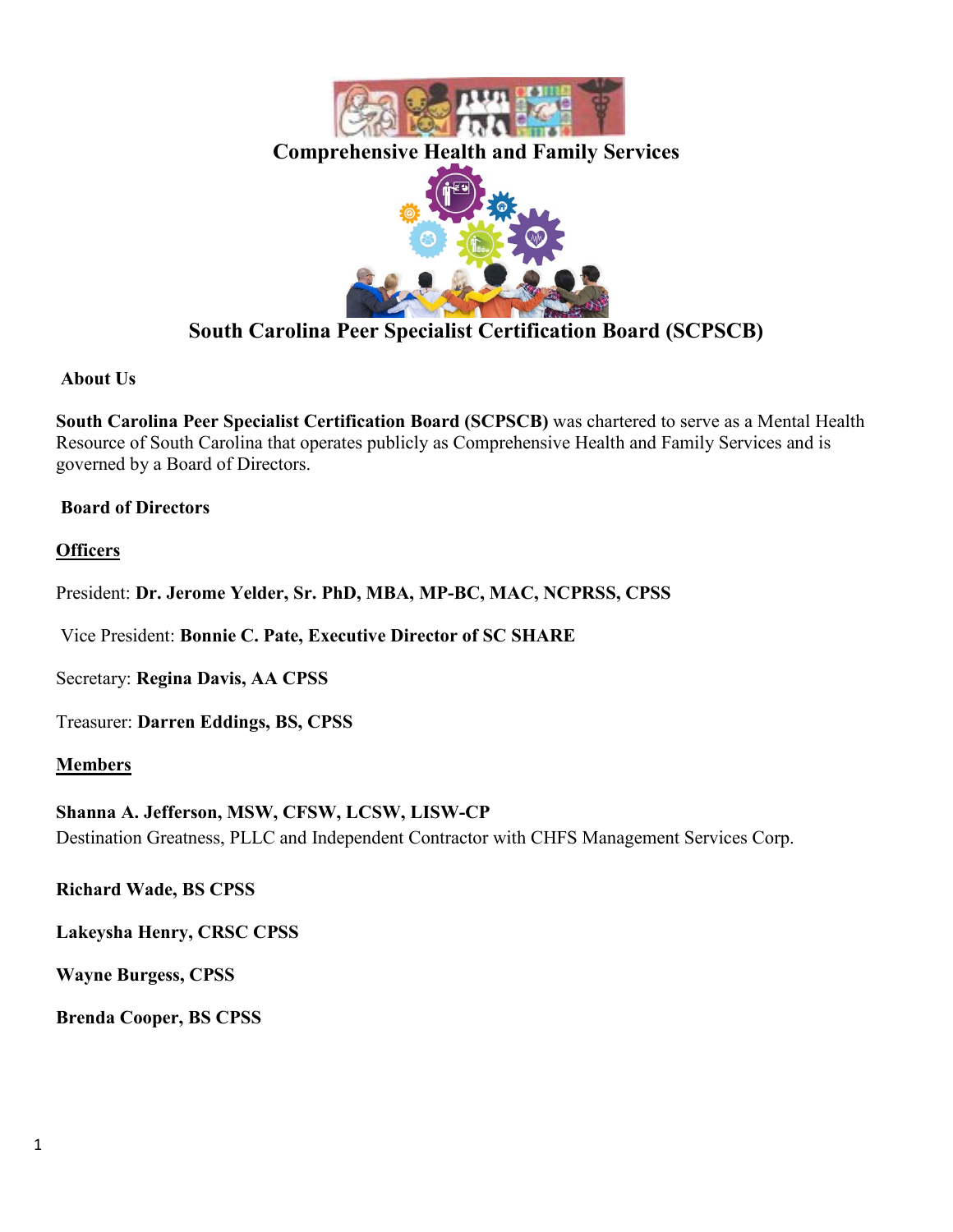#### **Our Mission**

South Carolina Peer Specialist Certification Board mission is to identify, train, certify and provide ongoing support and education to consumers of mental health services, to provide peer support as part of the South Carolina mental health service system and to promote self-determination, personal responsibility and empowerment inherent in self-directed recovery. We strive to improve the quality of life for South Carolinians living with behavioral health challenges by taking a leadership role in statewide and local initiatives that create positive change in the lives of individuals, families, and communities.

Peer support specialists are in demand across systems and sectors. Despite peer support's rapid growth and success in improving lives and outcomes, peers support specialists remain underutilized and underpaid and often lack opportunities for career advancement. What's more, the lack of a uniform, high standard across the US has prevented peer support from expanding to work with commercial health insurance, private health systems, and practitioners. This means many people who want to stay in the field often leave due to a lack of opportunities and living wages.

#### **Goals**

• Host an annual peer conference that promotes recovery and wellness, and identifies the top priorities of consumers of behavioral health services statewide.

• Promote employment with emphasis on quality jobs that foster true independence.

• Offer training opportunities for peers, including the Certified Mental Health Peer Specialist and Whole Health Wellness Coaching.

- Support the development of new peer leaders through the CHFS Learning Institute.
- Support peer access to transportation.
- Support the expansion of Recovery Through the Arts and the Double Trouble in Recovery program.
- Promote peer supports and wellness, including the Peer Support, Wellness, and Respite Centers.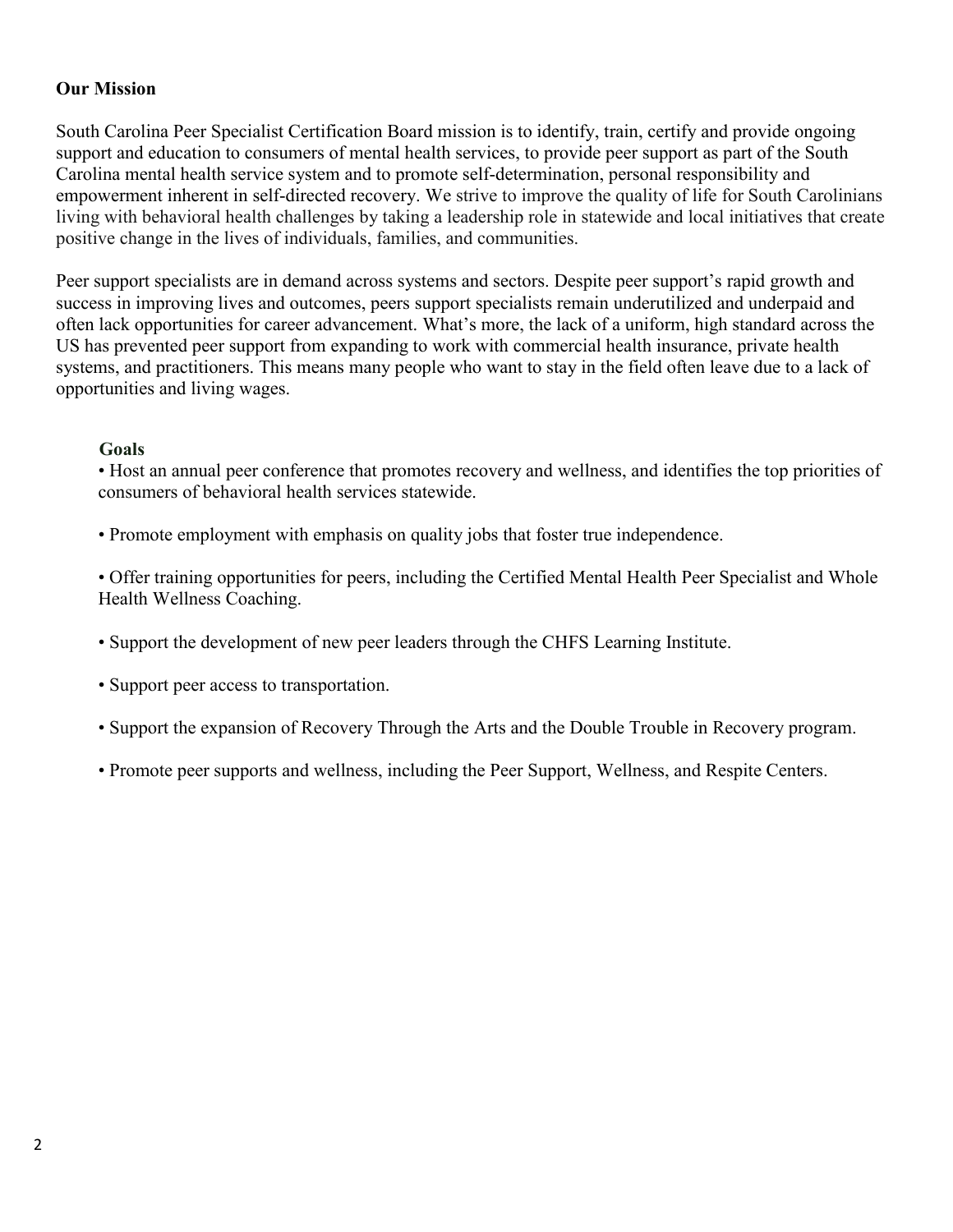### **Certification Board and Maintenance of Certification**

South Carolina Peer Specialist Certification Board and our program for Maintenance of Certification (MOC) are instrumental to the integrity of peer support specialist practitioners. They provide a trusted credential that is important to consumers and relevant to peer specialist provider services. We offer membership to all Certified Peer Specialist, upon membership approval each member will be assigned a certification number by the board of directors which will be listed in a statewide data base on our website for consumers and potential employers to view. We also assist Peer Specialist in getting their National Provider Identification (NPI) number for Medicaid Reimbursement. Membership requirement you must be a Certified Peer Support Specialist in good standing. All members are required to pay an annual membership donation fee of \$25.00 for Maintenance of Board Certification directory listing which will be listed in statewide data base for the public to review.

Peer Specialist Certification is a voluntary process, and demonstrates a peer support specialist's exceptional expertise as a peer specialist provider.

The SCPSCB program is a system of ongoing professional development and practice assessment and improvement. It challenges peer specialists to focus on the continuous development of their skill set, especially those skills that enable them to function effectively in interprofessional teams, integrated systems of care, and community settings.

Peer Specialist Certification was peer-developed, externally validated programs which serve as important markers for a higher standard of care. They reflect the critical core peer specialist values of compassion, patientcenteredness, and a passion for education. Consumers, physicians, health care providers, insurers, and quality organizations look for these markers as the best measure of a peer specialist's knowledge, experience and skills to provide quality health care within a given specialty.

### **The Certification Process Steps**

SCPSCB Certification involves a rigorous process of testing and peer evaluation that is designed and administered by peer specialists. Through collaboration with our board members, standards for initial certification and keeping certification current through SCPSCB MOC are determined for continuous professional development as well as improvements to patient care.

### **South Carolina Peer Specialist Certification Board offer the below board certification:**

- **(1) Peer Support Specialist (PSS) Training and Certification**
- **(2) Mental Health Peer Specialist (MHPS) or (VMHPS)Training and Certification**
- (3) **Certified Family Partner Program**
- **(4) CFP Supervisor Training**
- **(5) Juvenile Justice (Endorsement Training)**
- **(6) Special Education (Endorsement Training)**
- **(7) Wraparound Process (Endorsement Training)**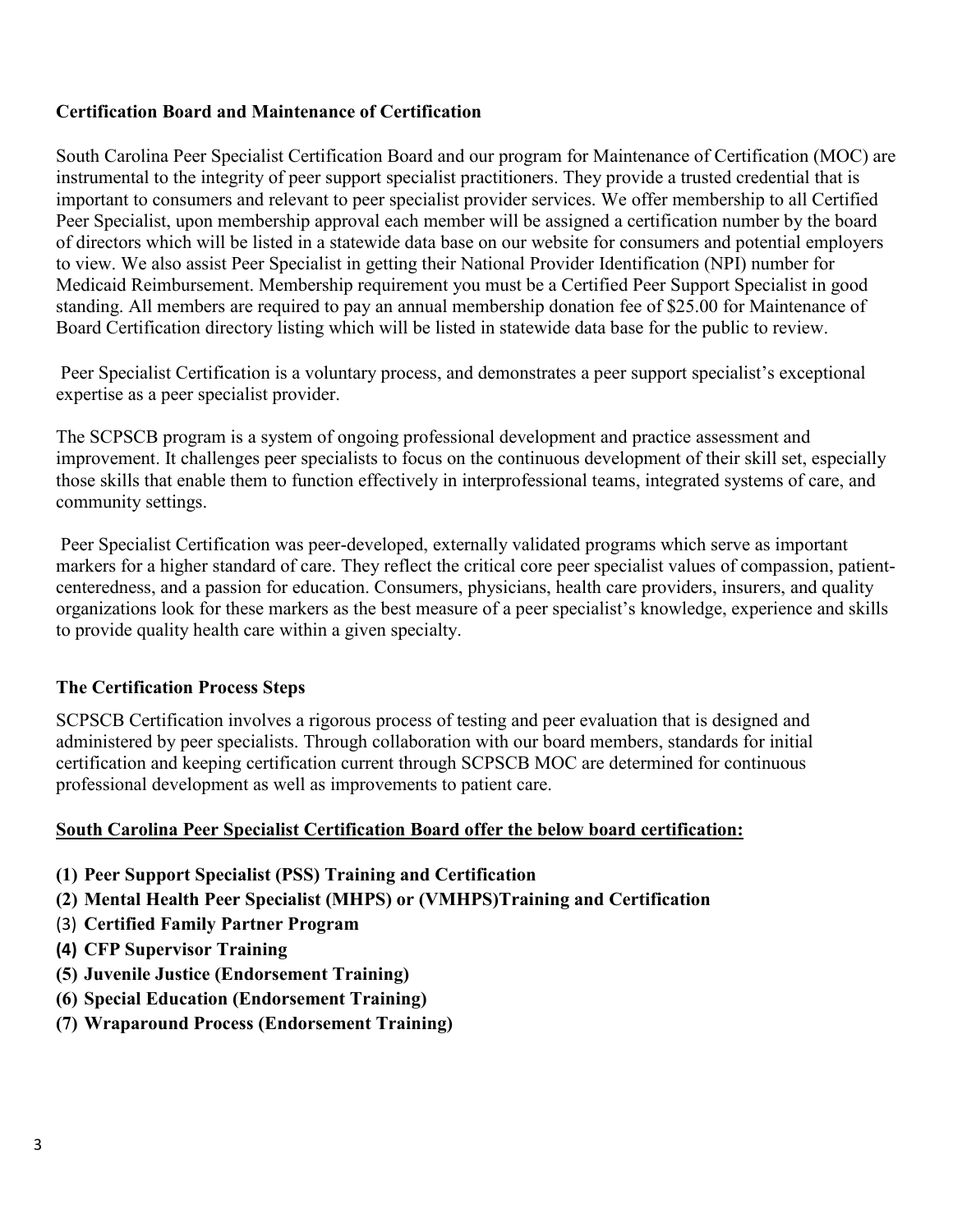# **(1) Peer Support Specialist (PSS) Training and Certification**

- Must be at least 18 years of age
- Have lived experience with a mental health condition, substance use issue, or both
- Have a high school diploma or General Equivalency Diploma
- Be willing to appropriately share your recovery story
- Be able to demonstrate current self-directed recovery
- Pass criminal history and registry checks (link when live) Next Steps Once you finish reviewing this information, complete the self-assessment below, and sign the acknowledgement, you will be able to apply for the Core training described in Step 2 above. Self-Assessment
- To become a peer specialist must complete a training program and pass written exams. Peer specialists have the opportunity to be aware of and openly share what they have learned in the recovery process.
- How have you handled disclosing to other people that you have faced behavioral health challenges?
- What has helped you move from where you were to where you are now? What did you do? What did others do?
- What have you learned about yourself in your recovery?
- What strengths have you have developed?
- What do you do on a regular basis to help yourself feel well?
- What are some of the beliefs and values you have or have developed that help strengthen and support your recovery?
- How has facing individual challenges impacted your life?
- How might you handle sitting in another's discomfort?
- What part does a sense of hope or resiliency play in your life and your recovery?
- What are some words you would use to describe this?
- How have you dealt with difficult setbacks?
- What external supports do you use, and how do they help you? The peer specialists training draws strongly on a person's lived experience and recovery journey. This training can be intense and emotional, and peers are encouraged to carefully examine if they are prepared for this next step and have the necessary resources necessary to complete the training and examination process. Please take the time to gauge your agreement with the following statements as a way to decide if peer specialist training is right for you at this point in your life.
- I am willing to disclose to my colleagues and peers that I have struggled with behavioral health challenges. I understand that in doing so, I help educate others about the reality of recovery.
- I have the time needed to participate in a challenging course of study.
- I have taken and completed formal schooling, adult education classes, have a GED or high school diploma.
- I am able to travel away from my home for multi-day trainings.
- I feel ready to be involved in a class that requires active participation.
- I am able to participate in a full 8-hour training day
- I am able to discuss my own recovery story and experience with others
- I can listen to others' stories and feel empathy for their experience, even when it parallels painful experiences from my past.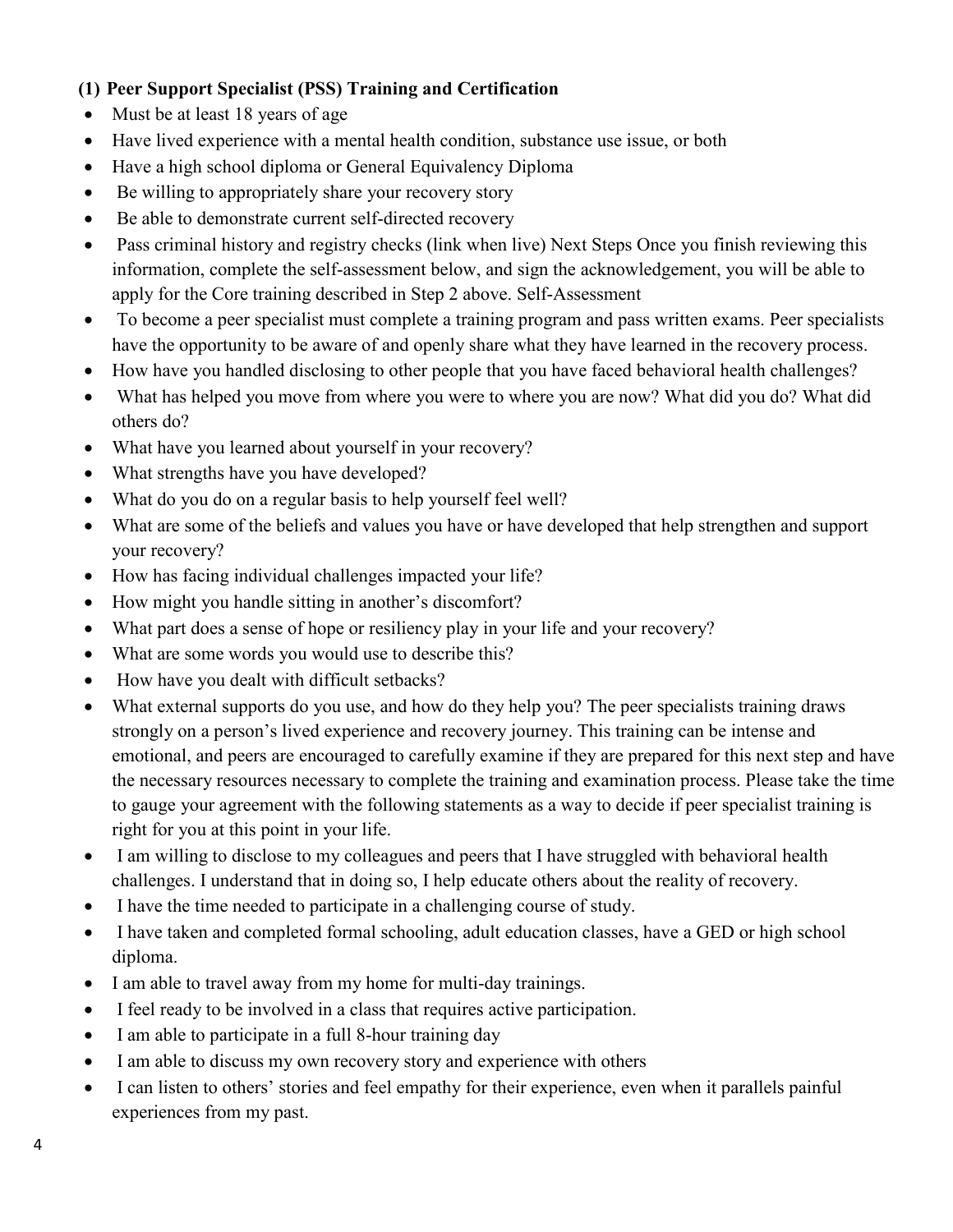• I can arrange for my own transportation needs. Agreement with these statements does not necessarily predict program completion, but they can help you make the decision about whether you are ready for training now.

### **(2) Mental Health Peer Specialist (MHPS) or (VMHPS)Training and Certification**

### **Steps for peers to become certified to bill Medicaid**

South Carolina Peer Specialist Certification has implemented a new peer support benefit for the state Medicaid Program. There is a specific training and certification process that must be followed for peers to be eligible to bill Medicaid. Once certified, individuals will have the credential of "Mental Health Peer Specialist" (MHPS) this credential does not mean a peer is a clinician, rather than the designation of Certified Peer Support Specialist (CPSS). SC SHARE peer specialist training will be eligible to apply for this new certification.

#### **Steps below:**

The following is a summary of the steps for this new training and certification process. You must compete each step, in order, to be eligible for certification.

- (1)**Review the online orientation materials below and complete the self-assessment.** You must acknowledge at the end that you have reviewed the materials. This will enable you to apply for training on the Core Principles of Peer Support ("Core" training).
- (2)**Apply and take the Core training.** Complete the application and submit along with payment by credit card. Application for the Core training is not a competitive process; all eligible applicants are accepted. The current fee is \$125 (no refunds).The Core training is a 6-7 hour, facilitated and interactive webinar. You must register at least one week prior to the next scheduled training. Once your application and payment are received by SC Peer Specialist Certification Board, you will be sent an email with instructions for logging onto the training. At the end of the Core training is a short knowledge assessment. Once you complete and pass the knowledge assessment you will be able to apply for supplemental training.
- (3)**Apply for the supplemental training in either mental health or substance use peer support.** The training to become an MHPS (Mental Health Peer Specialist) or VMHPS (Veterans Mental Health Peer Specialist) are both a competitive process. If you are accepted, you will be sent an invoice for payment by credit card and information about the training. The current registration fee is \$150.00. The supplemental training is a five day, 40 hour, classroom style training held in various cities around the state. Refer to our training calendar for details. At the end of the supplemental training, you will get an email with a link to take an online knowledge assessment. Once you complete and pass the knowledge assessment you will receive instructions for downloading and printing a confirmation that you have successfully completed all the steps in the training process. You will need this document to apply for certification.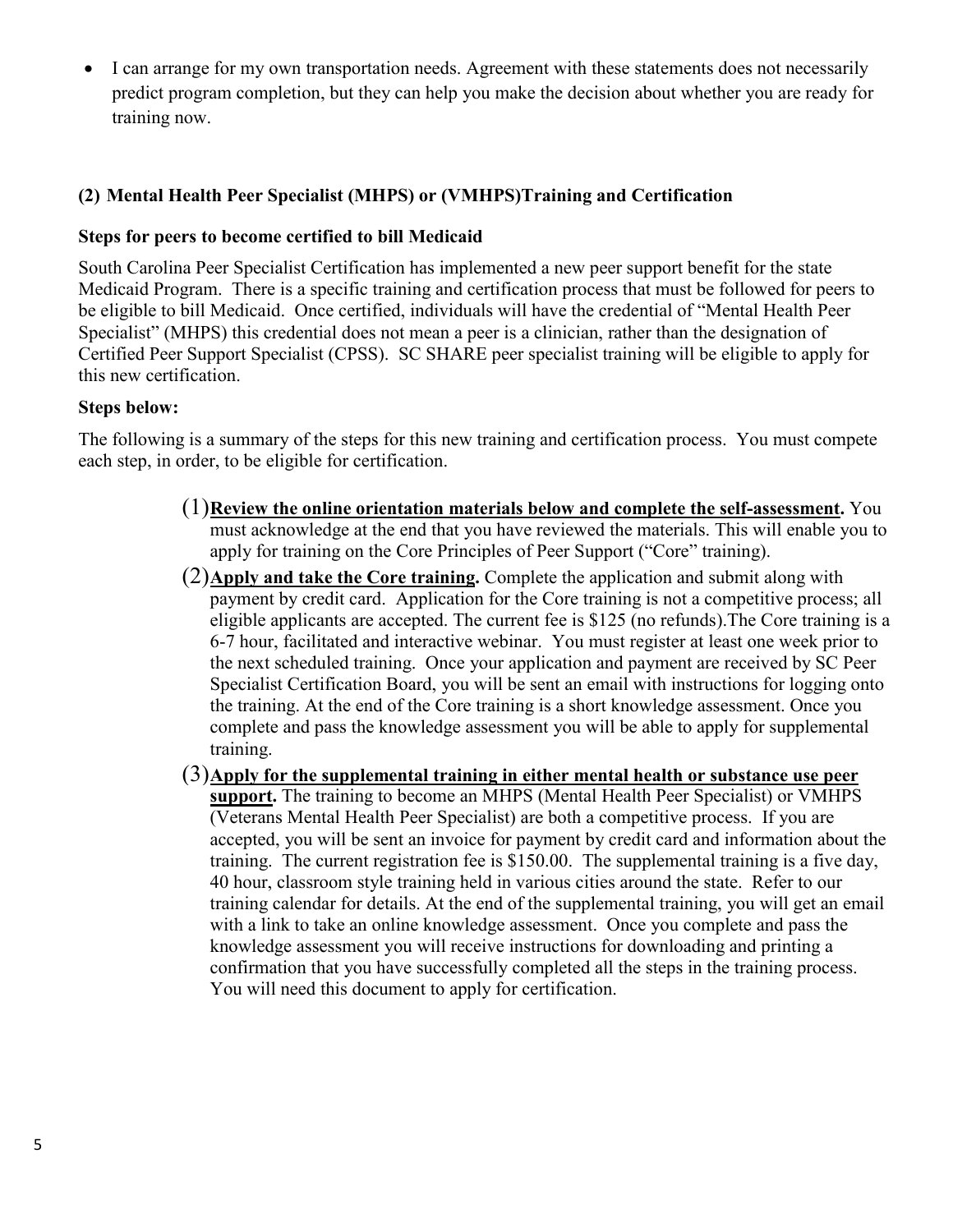# **Mental Health Peer Specialist Certification Program Competencies**

### **During our 2 week course, participants will learn the following additional competencies:**

- Practical assessment skills and basic knowledge of mental health and substance use disorders
- Supporting skills to assist a consumer to develop skills identified in the approved Individual Recovery Plan
- Documentation of services provided including preparation of progress notes
- Computer skills
- Unique role of the peer, using self as a therapeutic presence
- Ethics and professionalism
- Recovery and Wellness Recovery Action Planning (WRAP) or similar planning
- Advocacy skills, and
- Cultural competency and sensitivity

# **(3) Certified Family Partner Program**

A Certified Family Partner (CFP) is a parent or guardian who has lived experience raising a child with mental, emotional or behavioral health challenges and who has at least one year successfully navigating a child serving system.

The Certified Family Partner is trained to use this experience to help other parents/guardians for the purpose of educating, role modeling and providing hope related to the recovery process.

Currently, most Certified Family Partners work in community mental health centers, although there are a growing number in private and public hospitals, residential treatment centers, juvenile justice centers, and other settings. Family partners work to give voice to, and promote recovery and resiliency within, families of children with mental, emotional and behavioral health challenges. They work to raise awareness and reduce stigma around mental health in schools, faith communities, state agencies and communities.

# **How to Be Trained**

To obtain certification as a Certified Family Partner (CFP) one must complete an intensive 4-day training followed by an exam that assesses competency skills needed by successful family partners. The training is offered at least twice a year. At this time, only English language courses are available; however, we are exploring options to offer Spanish language training and materials. Further information on the training view **[CFP training application](https://www.viahope.org/resources/cfp-training-application/)**.

The curriculum was originally developed by stakeholders and based on resources from several other states. The material is undergoing revision to include updates and ensure that the training is trauma informed.

Once certified, family partners must earn at least 20 CEUs every two years to maintain their certification. The program is administered according to the policies in the **[Certified Family Partner Policy and Procedures](https://www.viahope.org/wp-content/uploads/2018/01/CFP_policy_and_procedure.pdf)  [Manual](https://www.viahope.org/wp-content/uploads/2018/01/CFP_policy_and_procedure.pdf)**.

 **SCPCB also offers a one-day course for CFP supervisor that is highly recommended.**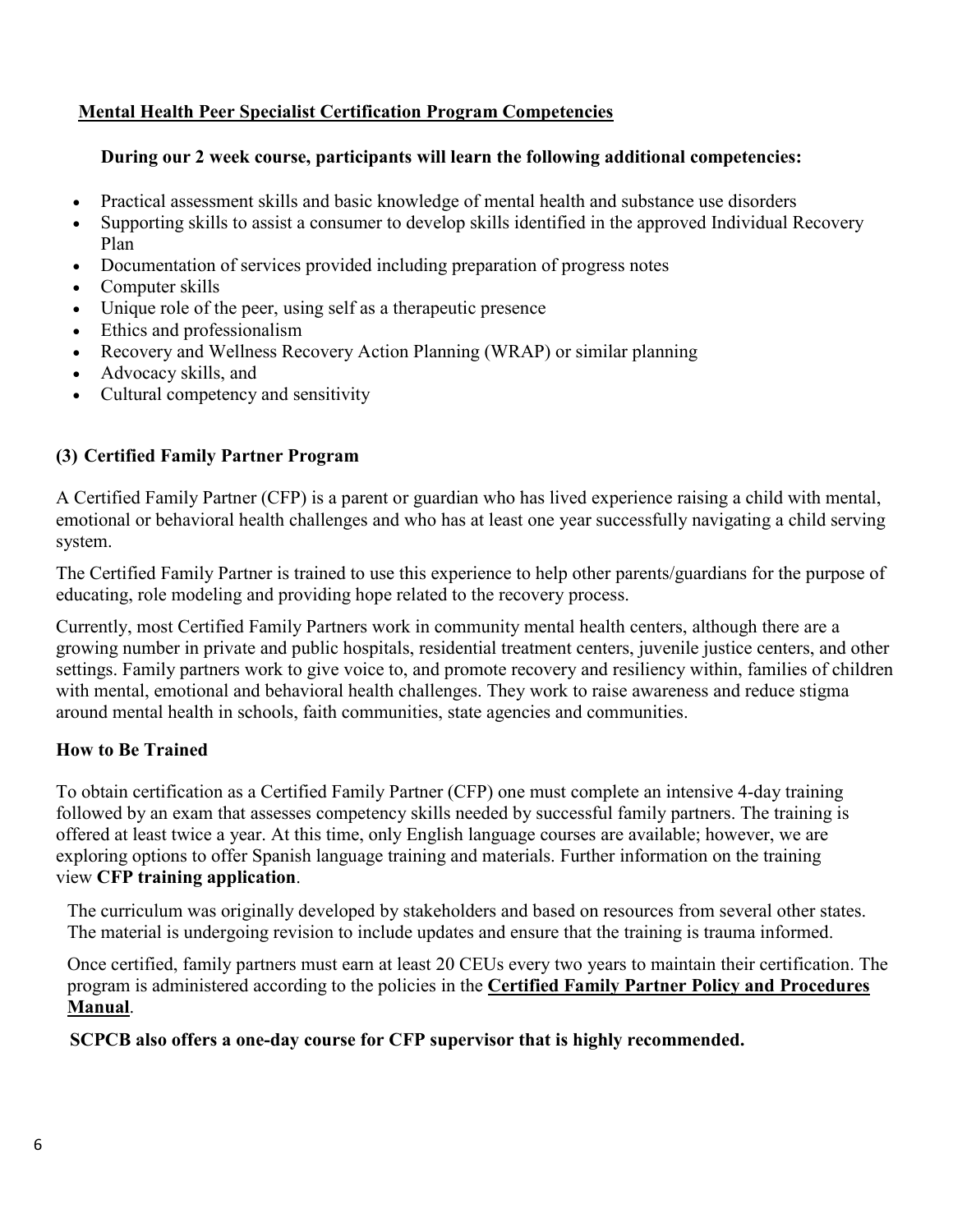# **(4) CFP Supervisor Training**

This unique one-day training introduces current and prospective supervisors of Certified Family Partners (CFPs) to the value of this vital profession, the core competencies CFPs are trained in, their Code of Ethics and Professional Conduct, and especially the services they provide.

Family partner support services provided by Certified Family Partners significantly increases engagement and hope for the families served. Family partner support services are an invaluable adjunct to clinical services.

Also covered in this training is information about:

- What appropriate supervision of CFPs includes,
- How to plan supervision for a highly mobile workforce that spends much of its time in the field,
- Special considerations in supervising newer family partners, and
- Key areas to focus on for successful supervision of family partners.

#### **Reciprocity**

Family partners who have taken certification training in another state or who have passed the national certification exam administered by the Federation of Families for Children's Mental Health may apply for a certification through SCPSCB. If it is determined that the other training and certification is comparable to that provided by SCPSCB, the individual will be certified for the lesser of 1) their certification period from the other state, or 2) twenty-four months. The individual must meet the same requirements as other Certified Family Partners to be eligible to be recertified.

### **(5) Juvenile Justice (Endorsement Training)**

The Juvenile Justice Endorsement training is a two-day training provided to Certified Family Partners providing support to families whose youth are involved or at risk of being involved with the Juvenile Justice system.

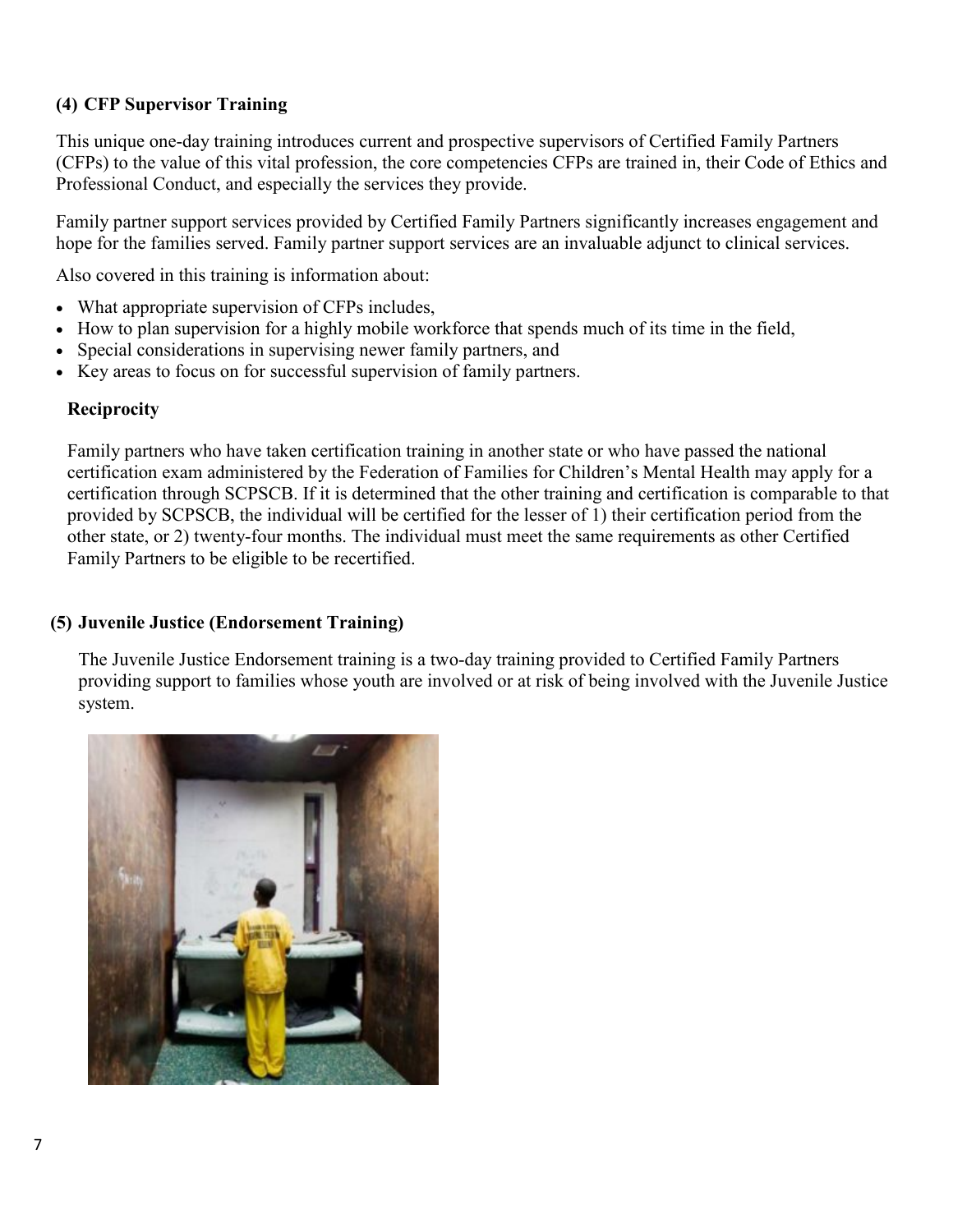The training explores prevention and early identification strategies for CFPs to utilize with the families they serve, and provides a better understanding of the complex juvenile justice process.

Each participant receives tools to help guide their families along the continuum of services in the SC Department of Juvenile Justice System.

The training examines the impact of Juvenile Justice involvement on the family and how the CFP can support them in developing a partnership with those involved with their youth.

The training provides participants with the opportunity to have their questions answered by a Statewide subject matter experts in the field of juvenile justice. The training will provide 12 CEUs.

### **(6) Special Education (Endorsement Training)**

Three-day training to assist the Certified Family Partner in understanding how to assist a family who may find their child/youth struggling in school. This training explores the rights and responsibilities of parents/guardians, a comparison of the education laws as they pertain to accommodations and special education, and how to assist the parents/guardians in writing the appropriate requests to a school or district.

The training provides an understanding of the tiered instruction approach used in South Carolina, examining Response to Intervention, Section 504 and IDEA. The CFP will gain an understanding of the qualifying disabilities for Special Education, and the development of an Individualized Education Plan, as well as, providing tools to assist families to appropriately advocate for their child's successful education. The participant will receive 15 CEU credits.

### **(7) Wraparound Process (Endorsement Training)**

Two-day training which provides a comprehensive understanding on the role of the CFP with a family engaged in the wraparound process to gain successful outcomes for their youth and family.

The Wraparound endorsement training for Certified Family Partners (CFPs) is a two-day training which provides a comprehensive understanding on the role of the CFP with a family engaged in the wraparound process. The training covers wraparound both within and outside the Youth Empowerment Services (YES) waiver program. Because it was developed specifically to address the role of the CFP in the Wraparound process, it covers some different information than what is covered in the National Wraparound Institute training.

This training is interactive, covering the principles and values of wraparound, the specific role of the Certified Family Partner with the family and as part of the treatment team, specifically looking at how the CFP can effectively participate and assist the family, and explores the components of each of the four phases of wraparound with a checklist of CFP responsibilities to assist the family through each phase.

The training provides opportunities to explore actual family scenarios using the wraparound process. The CFP will gain skills in assisting the family to understand how to identify and use their strengths toward successful outcomes. This includes coaching tips to encourage the family to use their voice to make informed choices, drive the process and their plan; as well as, step-by step tools to use with the family to assist the process.

Participants receive 12 CEU credits.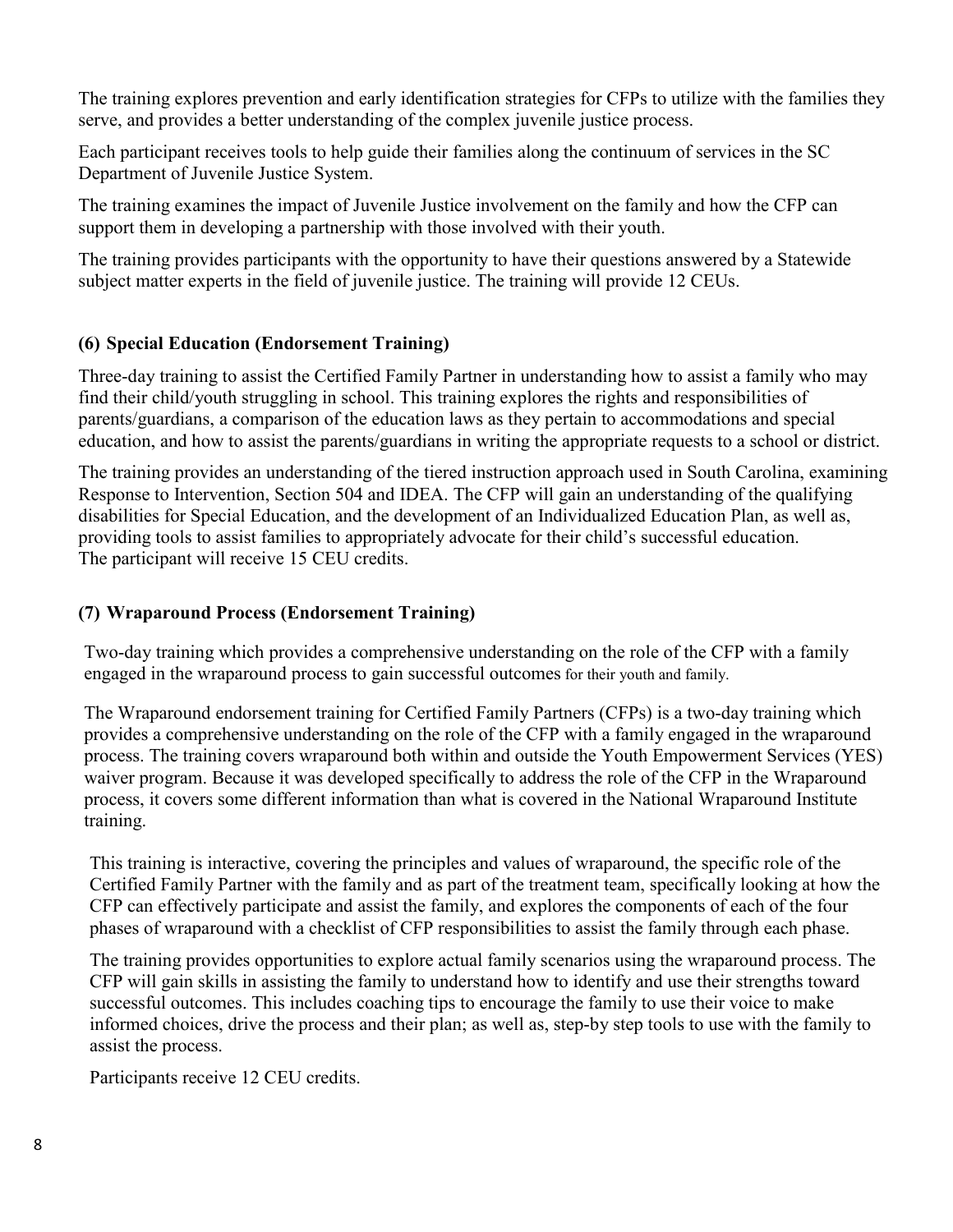#### **South Carolina Peer Specialist Certification Board**

#### **Questions and Answers About the New Medicaid Reimbursement Credentials**

#### **1. What new credentials are being issued?**

**Note:** These credentials are only for those peers wanting to work in Medicaid reimbursable settings.

Mental Health Peer Specialist (MHPS), for a person with lived experience in recovery from a mental health condition and working with clients with a mental health setting.

### **2. I don't work in a setting that bills Medicaid. Am I required to get one or both of these credentials?**

If you are working as a Peer Specialist in a non-Medicaid billing setting, you are not required to get these credentials.

#### **3. What is the cost to grandfather into the MHPS?**

SC Peer Support Certification Board charges a \$60.00 fee to grandfather one credential, and an additional fee of \$20 per each additional credential.

#### **4. I hold a PRSS and want to know if I can grandfather into both credentials?**

You can only grandfather into the credential you are currently certified in. If you hold the PRSS you qualify to grandfather for the RSPS. If you hold the CPSS from SC SHARE, you qualify for the MHPS credential.

#### **5. When would my credential(s) expire?**

Grandfathered credentials will expire on the date your original certification would expire. For instance, you were issued a CPSS and it expires December 2019, then your grandfathered MHPS would expire on the same date. After that, all credentials expire 2 years after their issue date. That would allow you to renew both credentials on the same date. The same for the MHPS credential; if your SC SHARE expiration date is December 2019, your recertification date will stay the same. You will be required to verify the 20 CEU renewal training hours and criminal background check.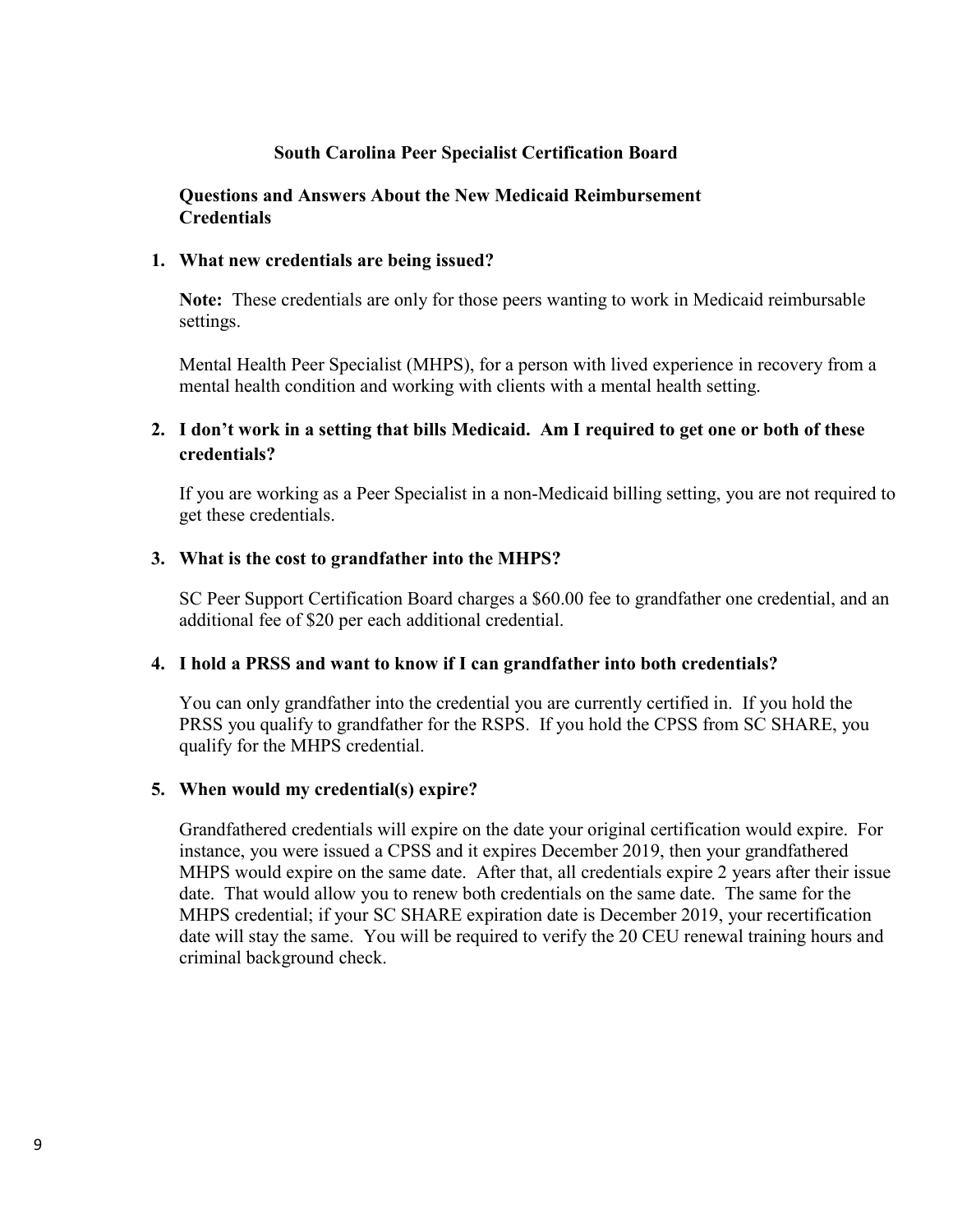### **6. What supervisor certification are they grandfathering in?**

There was not a Peer Supervisor Certification previously. In order to supervise RSPS or MHPS a person must be a Qualified Peer Supervisor and meet those requirements. A person who has at least two (2) years of experience supervising peer specialists, within the five (5) years prior to the date this rule is initially effective, may apply to SC Peer Support Certification Board to be grandfathered into peer specialist supervisor credential provided they meet the other requirements.

# **7. I currently work in the VA system and see mental health and substance abuse patients with my current CPSS, but it is not billed through Medicaid due to military medicine. Would I need to get both MHPS and RSPS?**

Public Law 110-387 requires that peer specialists in VA be certified by either a VA approved or state approved certification process. Not holding the current state approved certificate could result in VA peer specialists being reassigned to a non-peer specialist position or loss of employment.

# **8. I have CPSS and work in Mental Health arena as well as in a supervisory role with Recovery Coach Training of Trainers through the State. I am not currently conducting training but wanted to know if that qualifies as a supervisor certification that can be grandfathered in.**

If your job as supervisor in the mental health arena was supervising CPSS peers, then you would qualify to be a supervisor for the MHPS employees. If you are an approved trainer, you can grandfather into that provided you use the curriculum approved by SCPSCB and meet the other requirements.

### **9. I am currently an approved Recovery Coach Trainer and want to know if I can continue using the same approved curriculum?**

The curriculum has been modified for RSPS and MHPS for training entities that will be training for those credentials. You can continue to train using the same curriculum but it would not meet the standard of "using only SCHHSC approved curriculum"

### **10. What is the scope of practice for a RSPS or MHPS?**

**A.** A peer specialist provides peer specialist services as described below relating to Services provided:

1) All peer specialist services must be recovery oriented, person-centered, relationship focused, and trauma informed.

2) Peer specialist services may include:

a. recovery and wellness support, which includes providing information on and support with planning for recovery;

b. mentoring, which includes serving as a role model and providing assistance in finding needed community resources and services; and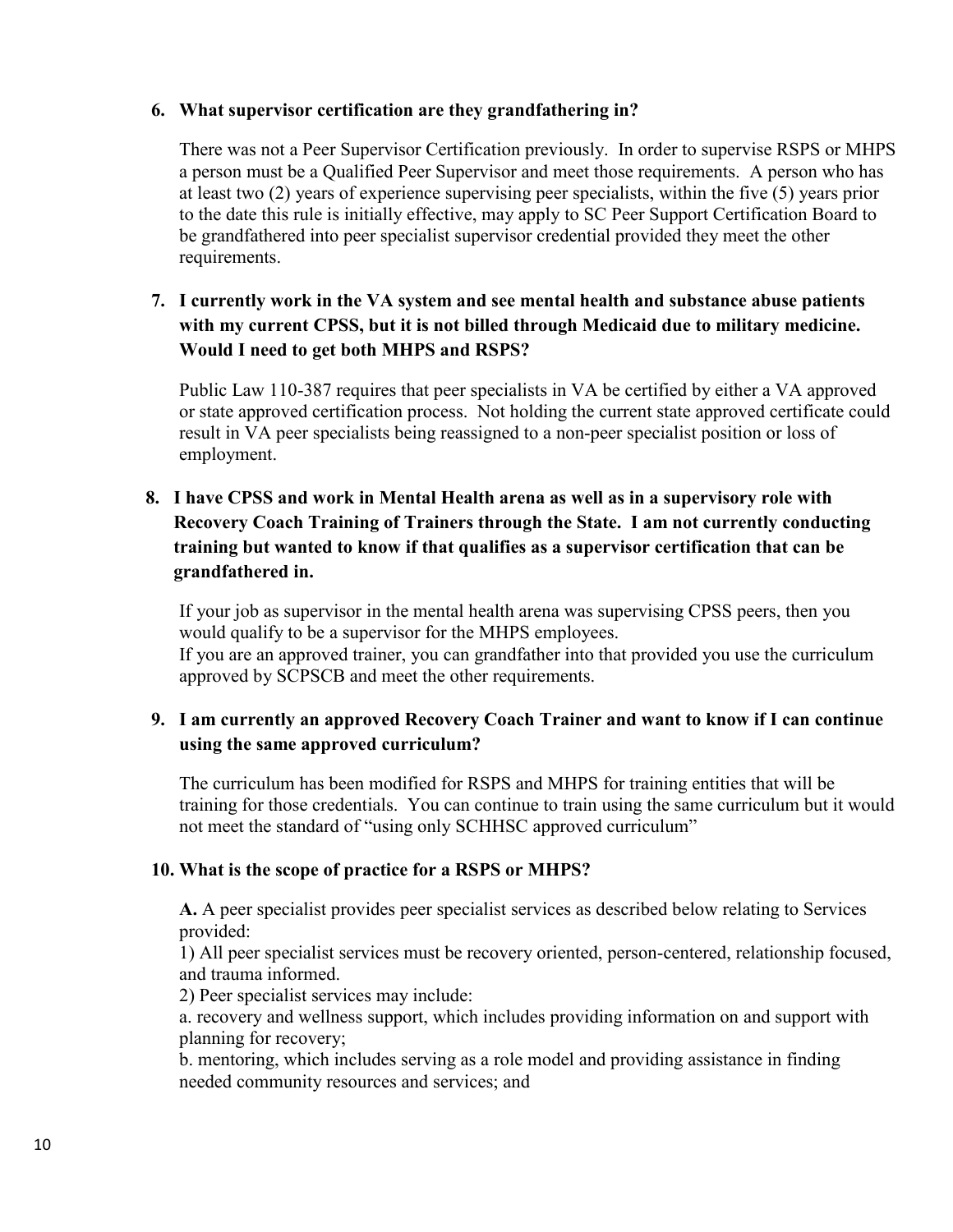c. advocacy, which includes providing support in stressful or urgent situations, and helping to ensure that the recipient's rights are respected.

- 3) Services may be provided individually or in a group.
- 4) Participation in peer specialist services is voluntary.

**B.** A peer specialist may also provide mental health rehabilitative services that are within the peer specialist's knowledge and abilities.

### **11. Where can I find an approved training to become a RSPS or MHPS?**

SC Peer Support Certification Board will be posting training entities approved by us on our website. You can also look up Qualified Peer Specialist Supervisors on our website.

### **12. What kind of background check is required and is this fee covered by the application fee?**

Applicants are required to get a background check that must be completed no more than 30 days prior to SC Peer Specialist Certification Board receiving the application, even if you recently were required to have a background check by your employer. Background checks will be done through Verified Volunteers. The results of the background check will be sent back to the applicant and a copy included in the application package. The fee for the background check is not covered by the application fee – it is the applicant's responsibility to pay \$19.00 for the background check fee.

# **13. Since there are two certification entities, do I have to get certified by both, or can I just pick one entity to apply to?**

You will only get certified by one entity.

### **14. Will a certification issued by one entity be recognized by the other one?**

Yes, but the certification will be verified if trying to renew.

# **15. Will SPSCB publish ethical standards for both RSPS and MHPS to supplement the highlevel guidelines included in the training rules?**

Yes, SCPSCB will publish ethical for both to supplement the high-level guidelines. They are on the SCPSCB application forms and the ethical standards were adapted for both credentials.

### **16. Will SCPSCB publish a process for submitting an ethics complaint against either an RSPS or an MHPS?**

Yes, they are in SCPSCB's standards and there is a link on the web site to file and ethics complaint.